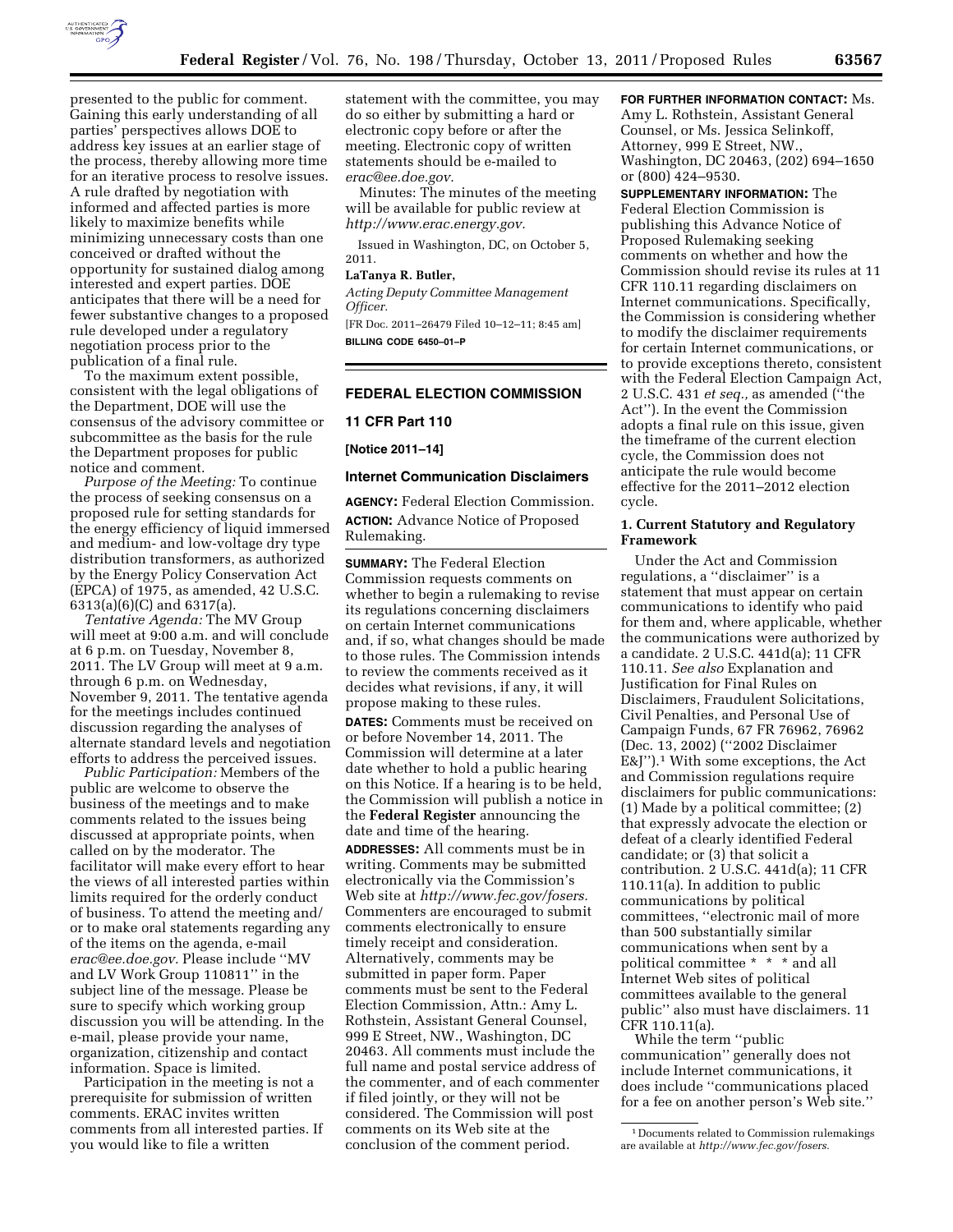11 CFR 100.26. Thus, communications placed for a fee on another person's Web site are subject to the disclaimer requirements. *See* 11 CFR 110.11(a).

The content of the disclaimer that must appear on a given communication depends on who authorized and paid for the communication. If a candidate, an authorized committee of a candidate, or an agent of either pays for and authorizes the communication, then the disclaimer must state that the communication ''has been paid for by the authorized political committee.'' 11 CFR 110.11(b)(l); *see also* 2 U.S.C.  $441d(a)(1)$ . If a public communication is paid for by someone else, but is authorized by a candidate, an authorized committee of a candidate, or an agent of either, then the disclaimer must state who paid for the communication and that the communication is authorized by the candidate, authorized committee of the candidate, or an agent of either. 11 CFR 110.11(b)(2); *see also* 2 U.S.C. 441d(a)(2). If the communication is not authorized by a candidate, an authorized committee of a candidate, or an agent of either, then the disclaimer must ''clearly state the full name and permanent street address, telephone number, or World Wide Web address of the person who paid for the communication, and that the communication is not authorized by any candidate or candidate's committee.'' 11 CFR 110.11(b)(3); *see also* 2 U.S.C. 441d(a)(3). Every disclaimer ''must be presented in a clear and conspicuous manner, to give the reader, observer, or listener adequate notice of the identity'' of the communication's sponsor. 11 CFR 110.11(c)(1).

Commission regulations contain limited exceptions to the general disclaimer requirements. For example, disclaimers are not required for communications placed on ''[b]umper stickers, pins, buttons, pens, and similar small items upon which the disclaimer cannot be conveniently printed.'' 11 CFR 110.11 $(f)(1)(i)$  (the "small items") exception''). Nor are disclaimers required for ''[s]kywriting, water towers, wearing apparel, or other means of displaying an advertisement of such a nature that the inclusion of a disclaimer would be impracticable.'' 11 CFR 110.11(f)(1)(ii) (the ''impracticable exception''). *See also* Advisory Opinion 2002–09 (Target Wireless).

## **2. Recent Developments Concerning Internet Advertisements**

The Commission recently considered two advisory opinion requests seeking to exempt from the disclaimer requirements, under the small items or

impracticable exceptions, certain advertisements placed for a fee on another person's Web site. In the first of these advisory opinion requests, Google, Inc. asked the Commission if it could sell text advertisements consisting of approximately 95 characters to candidates and political committees if those advertisements did not include disclaimers. Google proposed that users would see a disclaimer by clicking on the advertisement and viewing the disclaimer on the advertisement's landing page. *See* Advisory Opinion Request 2010–19 (Google).2 While the Commission did not agree on the reason for its decision, it concluded that such advertisements were not in violation of the Act. *See* Advisory Opinion 2010–19 (Google).

In the second advisory opinion request on this issue, Facebook asked if its small, character-limited advertisements (ranging from zero to 160 characters) qualified for either the small items or impracticable exception to the disclaimer requirements. *See*  Advisory Opinion Request 2011–09 (Facebook). The Commission could not approve an answer by the required four affirmative votes and therefore was unable to render an advisory opinion to Facebook.

In the course of considering these advisory opinion requests, the Commission received one comment from the public urging the Commission to undertake a rulemaking to address the disclaimer requirements in light of technological developments in Internet advertising. The Commission is now considering whether to issue an NPRM to propose amending its rules in this area. The Commission seeks to provide ''much needed flexibility to ensure that the regulated community is able to take advantage of rapidly evolving technological innovations, while ensuring that 'necessary precautions' are in place.'' Advisory Opinion 2007–30 (Dodd); *see also* Advisory Opinion 1999–09 (Bradley) (explaining that it is the Commission's practice to ''interpret[] the Act and its regulations in a manner consistent with contemporary technological innovations \* \* \* where the use of the technology would not compromise the intent of the Act or regulations.''). The Supreme Court has explained that the disclaimers required by 2 U.S.C. 441d ''provide the electorate with information and insure that the voters are fully informed about the person or group who is speaking.'' *Citizens United* v. *FEC,* 130 S.Ct. 876,

915, 78 U.S.L.W. 4078 (2010) (internal quotations and alterations removed). Given the development and proliferation of the Internet as a mode of political communication, and the expectation that continued technological advances will further enhance the quantity of information available to voters online and through other technological means, the Commission welcomes comments on whether and how it should amend its disclaimer requirements for public communications on the Internet to provide flexibility consistent with their purpose.

### **3. Commission Regulations Concerning Internet Communications**

The Commission has long recognized the vital role of the Internet and electronic communications in election campaigns. The Commission first addressed Internet disclaimers in 1995 when it stated that ''Internet communications and solicitations that constitute general public political advertising require disclaimers.'' *See*  Explanation and Justification for Final Rules on Communications Disclaimer Requirements, 60 FR 52069, 52071 (Oct. 5, 1995) (''1995 Disclaimer E&J'').

That same year, the Commission considered two advisory opinion requests regarding the application of the Act to Internet solicitations of campaign contributions. *See* Advisory Opinions 1995–35 (Alexander for President) and 1995–09 (NewtWatch). The Commission determined that Internet solicitations are general public political advertisements and, as such, they ''are permissible under the [Act] provided that certain requirements, including the use of appropriate disclaimers, are met.'' Advisory Opinion 1995–35 (NewtWatch).

In 2002, Congress enacted the Bipartisan Campaign Reform Act of 2002, Public Law 107–155, 116 Stat. 81 (2002) (''BCRA''). In BCRA, Congress added new specificity to the disclaimer requirements, expanded the scope of communications covered by the disclaimer requirements, and enacted ''stand by your ad'' requirements. Congress also added a new definition of the term ''public communication.'' *See*  2 U.S.C. 431(22) and 441d; *see also* 2002 Disclaimer E&J, 67 FR at 76962.

In implementing BCRA, the Commission promulgated a new definition of ''public communication'' that excluded all communications over the Internet. *See* Explanation and Justification for Final Rules on Prohibited and Excessive Contributions: Non-Federal Funds or Soft Money, 67 FR 49064, 49111 (July 29, 2002). The

<sup>2</sup> Documents related to Commission advisory opinions are available at *[http://www.fec.gov/](http://www.fec.gov/searchao)  [searchao.](http://www.fec.gov/searchao)*